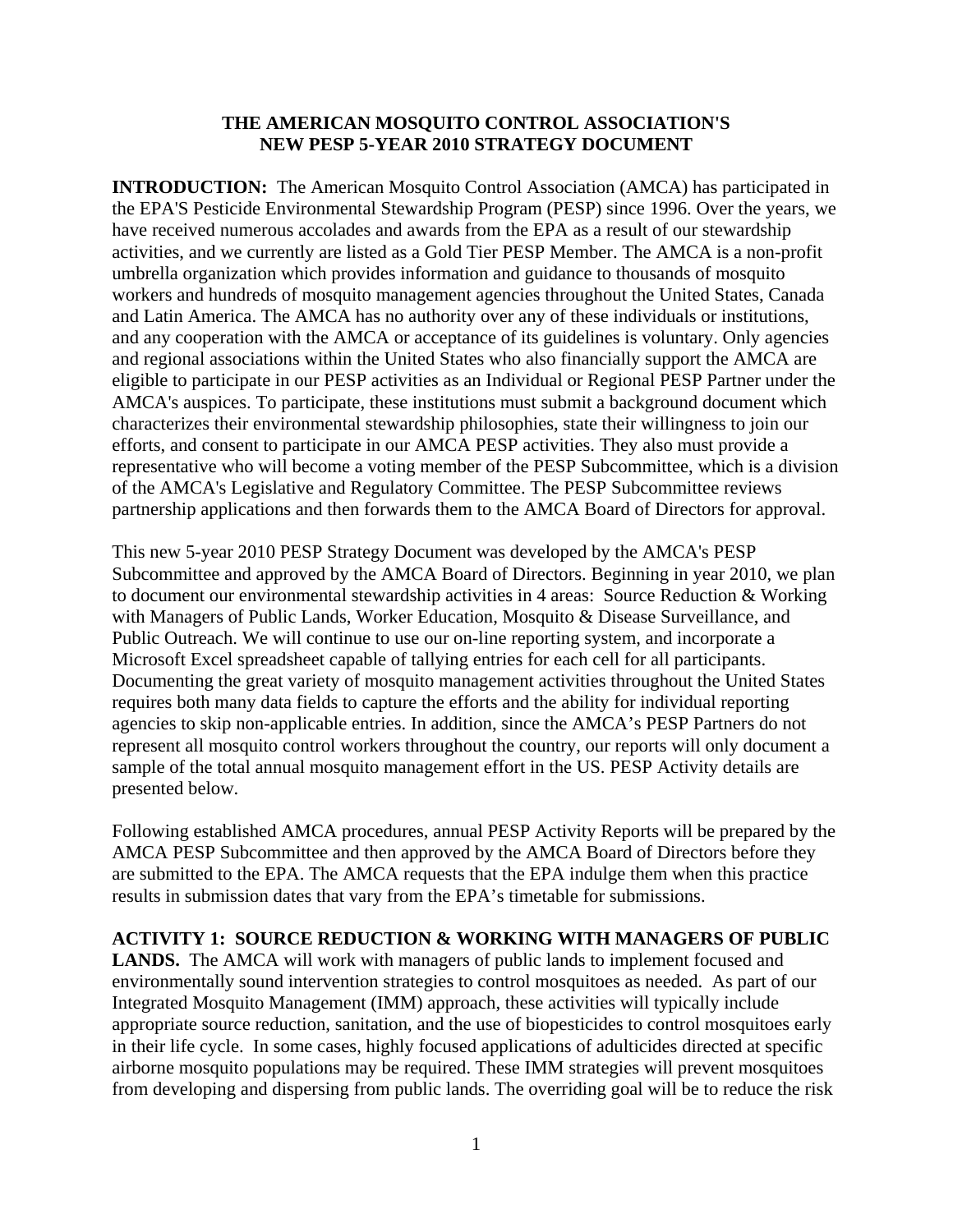of disease transmission by intervening at critical points in the mosquito life cycle, while preserving and protecting our environment. Participants will submit Activity 1 data as follows:

**RULE:** Skip data entries for measures or sub-measures that are not applicable to your organization.

**Measure 1:** Identify and list non-drainage source reduction/sanitation efforts that were conducted to prevent mosquito breeding

**Sub-measure a:** List the number of residential inspections where containers were dumped to prevent mosquito production.

**Sub-measure b**: List the number of tree-holes in your area of responsibility that were filled to prevent mosquito production.

**RULE:** You only have to do this once. All future reports will incorporate this information for your agency or region and will change only when you change the total.

**Measure 2:** Identify and list the number of drainage source reduction projects in your area that are actively reducing mosquito breeding and therefore any risks that would have been associated with pesticide applications.

**RULE:** This measure may include a tally of historical projects that are still functioning. **RULE:** You may include sites where the project fails to prevent mosquito production under extraordinary circumstances

**RULE:** You only have to do this once. All future reports will incorporate this information for your agency or region and will change only when you report changes.

**Sub-measure a)** List the number of linear feet (if applicable and known) of the project

**RULE**: Use GIS where possible to determine the linear feet of ditches.

**Sub-measure b)** List the acres that are being impacted by the project.

**RULE:** If the project is contained within a clearly defined area, assume that the project's impact is for the entire area, even though the actual impacted area may be different. For example, if you have a project within a 5000 acre park, the default area impacted is 5000 acres. If you choose to calculate a different impact area, you must be able to clearly define the boundaries of the impacted area and state your criteria. The use of a GIS mapping program would be helpful in these situations. The web form will have an extra cell where the variance criteria may be stated. For example, the project is in a 5000 acre park that is adjacent to a community occupying an area of 6000 acres. The project controls mosquitoes in both. Therefore the project area may be reported as 11000 acres. Use the extra cell assigned for explanations to provide any additional supporting text.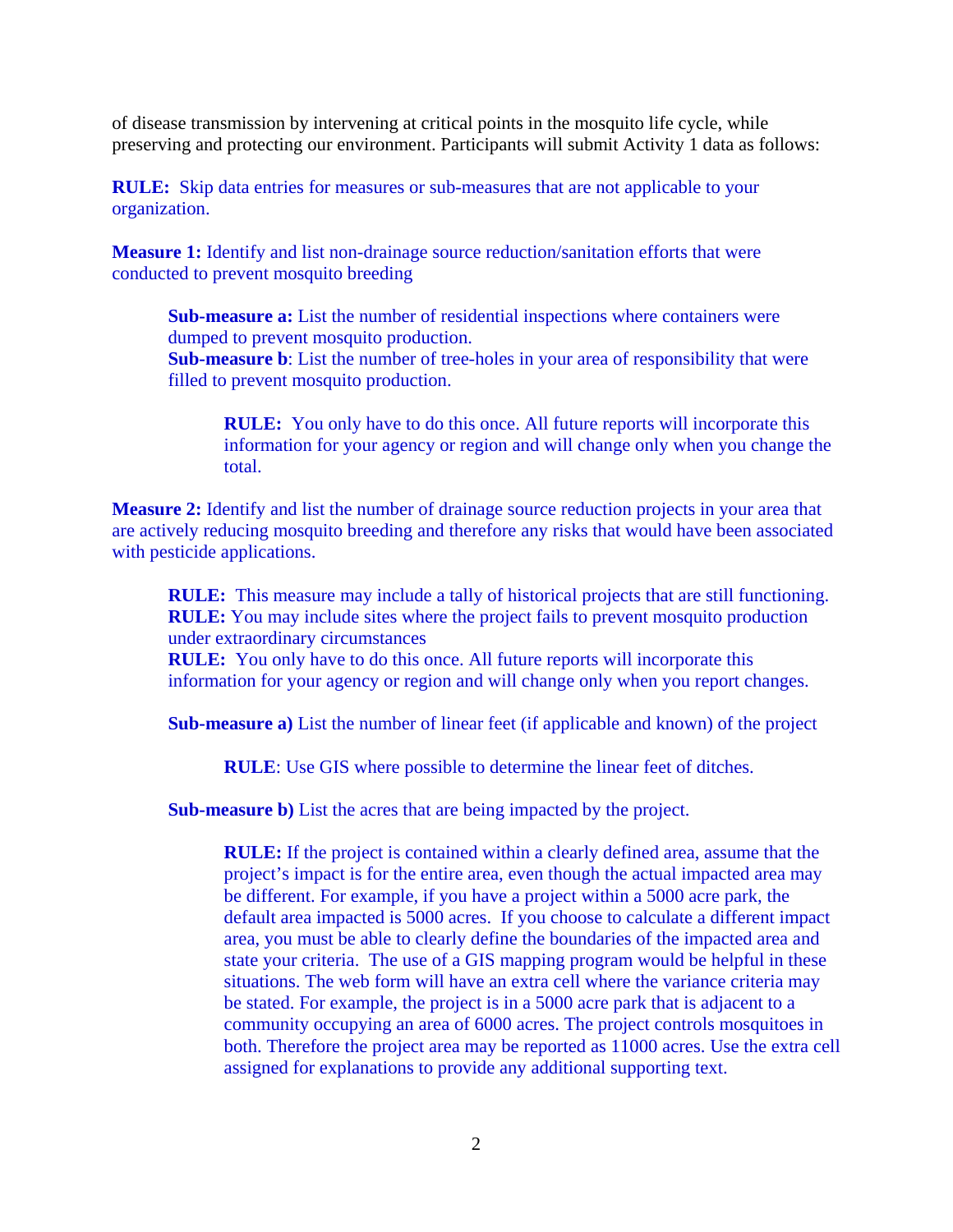**Measure 3:** Identify and list the names and numbers of municipalities, agencies, agricultural land owners, ETC., that are performing Best Management Practices (BMP's) to reduce mosquito development.

**RULE:** List these by category. We will have a place on the form to distinguish between each type. Please add missing categories so that we can add them to the form. **RULE**: You will need to identify the changes in irrigation or other water management practices on agricultural lands, municipal sewage processing plants, and food packing plants, etc in order to qualify a BMP land owner. A comments section will be provided on the web report form.

**RULE:** You may incorporate nuisance as well as vector mosquito management **RULE:** You may include municipalities that perform ditch and or basin maintenance as part of an ongoing BMP Project, and those who modify their floodwater detention/retention area holding practices to prevent mosquito production. **RULE:** You only have to do this once. All future reports will incorporate this information for your agency or region and will change only when you report changes.

**Measure 4:** Identify additional non-numerical efforts (e.g. special publications, meetings, web sites, legislation, etc.) whose purpose is to promote cooperative management agreements between mosquito agencies and others. For example, the Florida Coordinating Council on Mosquito Control meets periodically to iron out differences between mosquito agencies and other government bodies.

**ACTIVITY 2**: **TRAINING MOSQUITO CONTROL WORKERS.** The AMCA believes that the best way to reduce pesticide risk is to continuously educate mosquito control workers on proper pesticide use and safety techniques. Numerous states have educational programs which lead to certifying workers as proficient in "Public Health Pest Control" (or similar title). The AMCA strongly encourages implementing and enhancing such education/certification programs. Participants will submit Activity 2 data as follows:

**RULE -** Skip data entries for measures and sub-measures that are not applicable to your organization.

**RULE -** Data entries are for a calendar year.

**RULE** - You may include total for agencies that report to your organization. For example, the Florida Mosquito Control Association is a Regional PESP Partner, and will submit aggregate date for many Florida mosquito agencies that are not Individual PESP Partners under the AMCA's auspices. The four Florida Individual Partners will submit their data independently.

**RULE** - You may include totals for agencies that you provide services to. For example, a county mosquito management agency may provide training, support and/or pesticide applications for one or more cities in their area.

**Measure 1** - List the number of mosquito workers in your organization that received mosquito control training.

**Measure 2** - List the type of training received.

**RULE -** One individual may be represented in more than one sub-measure.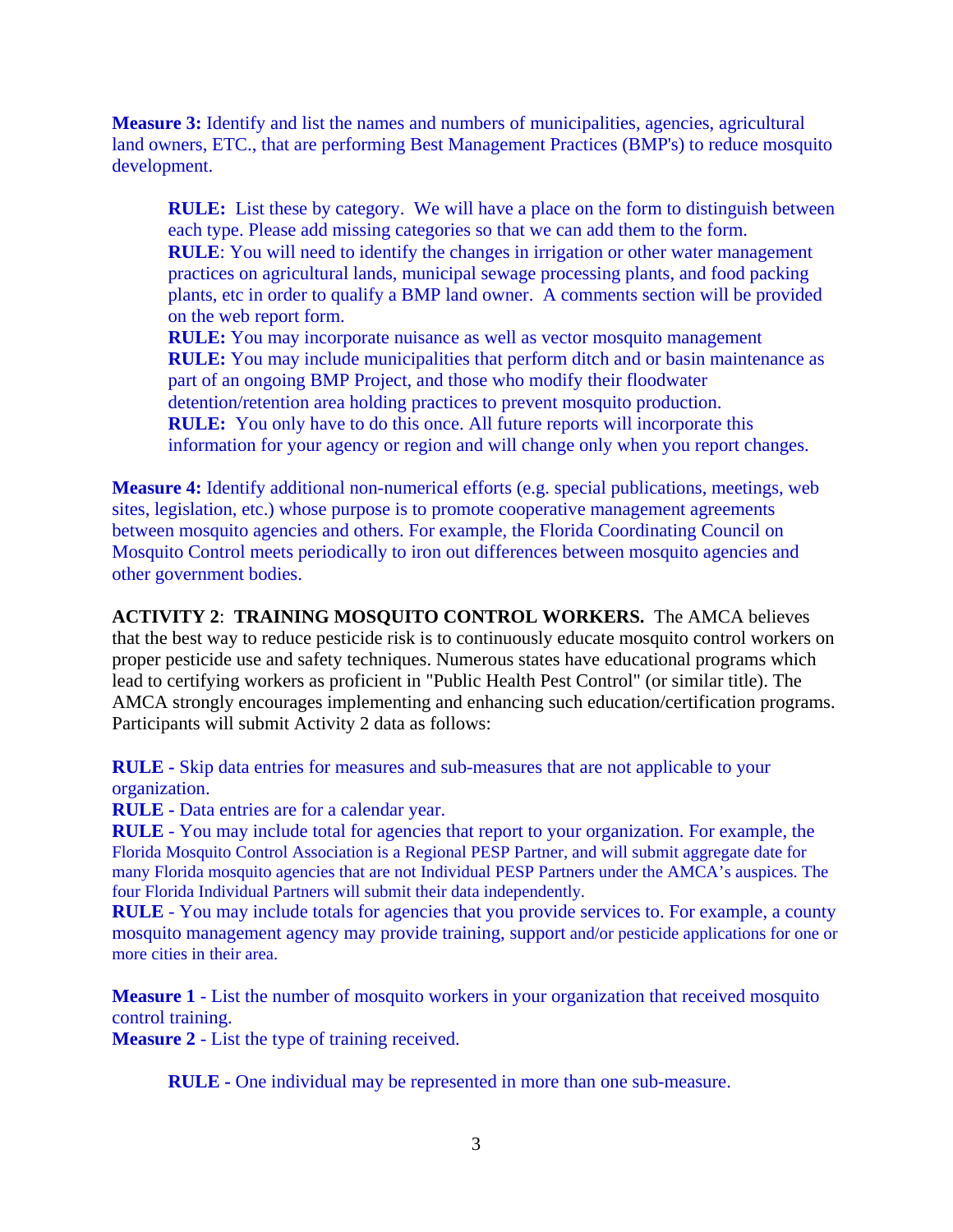**Sub-measure a:** List the number of workers attending recertification (regional) training  **Sub-measure b**: List the number of workers attending annual state mosquito control conferences.

**Sub-measure c**: List the number of workers attending annual regional mosquito control conferences.

**Sub-measure d**: List the number of workers attending pertinent college courses. **Sub-measure e**: List the number of workers attending other special training. **Sub-measure f**: Discuss in the space provide, any other information regarding worker training.

**Measure 3** - List the number of "certified workers' in your organization.

 **RULE** - You may include the number of certified workers in agencies that report to your organization. For example, the State of Florida is a Regional PESP Partner, and will submit aggregated date for many agencies in the state that each has Certified Workers. The total for the State of Florida will include all Certified Workers that are not listed for Beach Pasco; Anastasia & Indian River MCD's which should list their certified workers separately because they are Individual Partners under the AMCA's auspices. The object is to provide a comprehensive total with no overlap in reported numbers

**Measure 4** - List the number of "newly certified workers" in your organization. **Measure 5** - List the number of "certified workers" outside of your organization that are operating within the jurisdictional boundaries of your organization. For example, if you are a statewide PESP Partner, list the number of certified applicators (if available) that are practicing mosquito control in your state that are not part of your state's umbrella mosquito control association.

**ACTIVITY 3: MOSQUITO & DISEASE SURVEILLANCE.** Important strides in reducing pesticide risk are achieved through careful surveillance for mosquitoes  $\&$  mosquito-transmitted pathogens of public health significance, e.g., the viruses that cause St. Louis Encephalitis, West Nile Encephalitis, Eastern Equine Encephalomyelitis, and Western Equine Encephalomyelitis. Documenting the presence of mosquito populations before applying pesticides may result in a lower pesticide application frequency. If a pathogen is discovered through surveillance, appropriate actions can be taken which may include more carefully directed pesticide applications. Participants will submit Activity 3 data as follows:

**RULE -** Skip data entries for measures that are not applicable to your organization. **RULE** – The base time unit for Activity 3 measures and sub-measures is one calendar week

**Measure 1 -** List the number of weeks during the calendar year in which you sprayed at least once for adult mosquitoes.

**RULE -** An adult spray week occurs when at least mosquito adulticiding occurs in during any part of a calendar week. For example, XYZ sprayed for adult mosquitoes using various combinations of equipment and at different times during each of 12 weeks of the calendar year. XYZ's total is 12.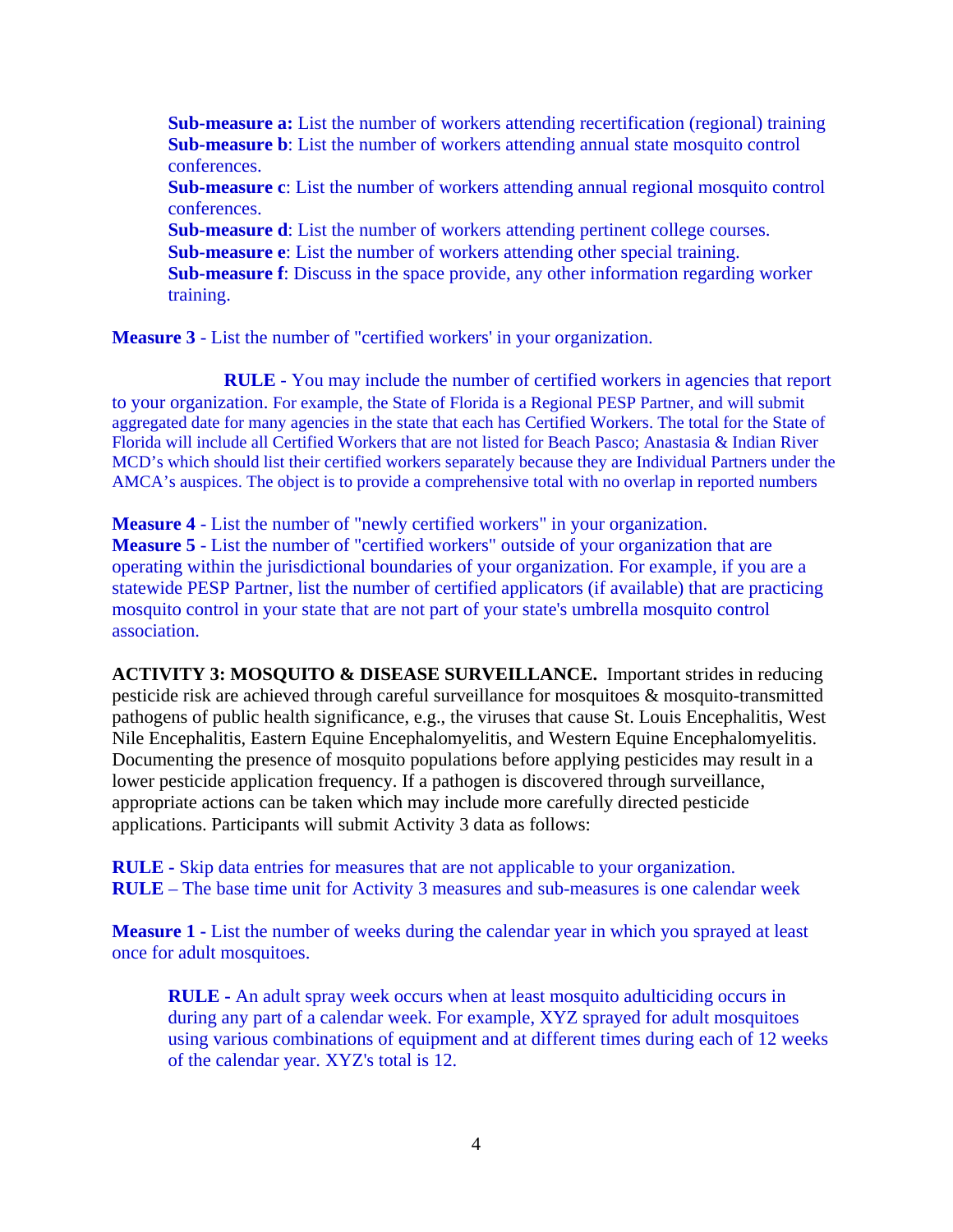**Measure 2 -** List the number of weeks during the calendar year in which you surveyed for adult mosquitoes in your area by using traps and/or landing rate counts.

**RULE -** An adult trapping week occurs when at least one adult mosquito trap is placed in operation for any part of a calendar week. For example, XYZ ran 44 CDC traps each day, from dusk to dawn, during 30 calendar weeks of the year. XYZ's total is 30. **RULE -** A landing count weeks occurs when at least one count is taken during a calendar week. For example, XYZ conducted landing rate counts, day and night, at 50 stations during 30 weeks of the year. XYZ's total is 30.

**Measure 3 -** List the number of weeks during the calendar year in which you sprayed at least once for mosquito larvae/pupae.

**RULE -** A larvae/pupae spray week is countable when at least one larvicide application occurs in during any part of a calendar week. For example, XYZ sprayed for mosquito larvae and pupae using various combinations of equipment and at different times during each of 12 weeks of the calendar year. XYZ's total is 12.

**Measure 4 -** List the number of weeks during the calendar year in which you surveyed at least once for larvae and pupae in your area.

**RULE -** A larvae/pupae survey week is countable when at least one field inspection for larvae/pupae occurs in during any part of a calendar week... For example, XYZ conducted field inspections for larvae and pupae on one or more days during 30 calendar weeks of the year. XYZ's total is 30.

**Measure 5 -** List the number of weeks during a calendar year when sentinels were used for disease surveillance in your area.

**RULE -** A sentinel week occurs when at least one sentinel site is operated for any part of a calendar week. For example, XYZ operated 10 sentinel sites containing 6 animals each during 30 weeks of the year. XYZ's total is 30.

**Measure 6 - List the number of weeks that disease was found in sentinels in your area during the** calendar year.

**RULE -** Count the number of weeks when sites were positive and not the number of sites or animals at a site that had positive results. For example, XYZ operated sentinel sites which were sampled once per week for 30 weeks. On 4 of those weeks, various numbers of sites and sentinels were positive for arbovirus. XYZ's total is 4.

**Measure 7 -** List the number of weeks during a calendar year when dead birds were used for disease surveillance in your area.

**RULE -** A dead bird week is a calendar week.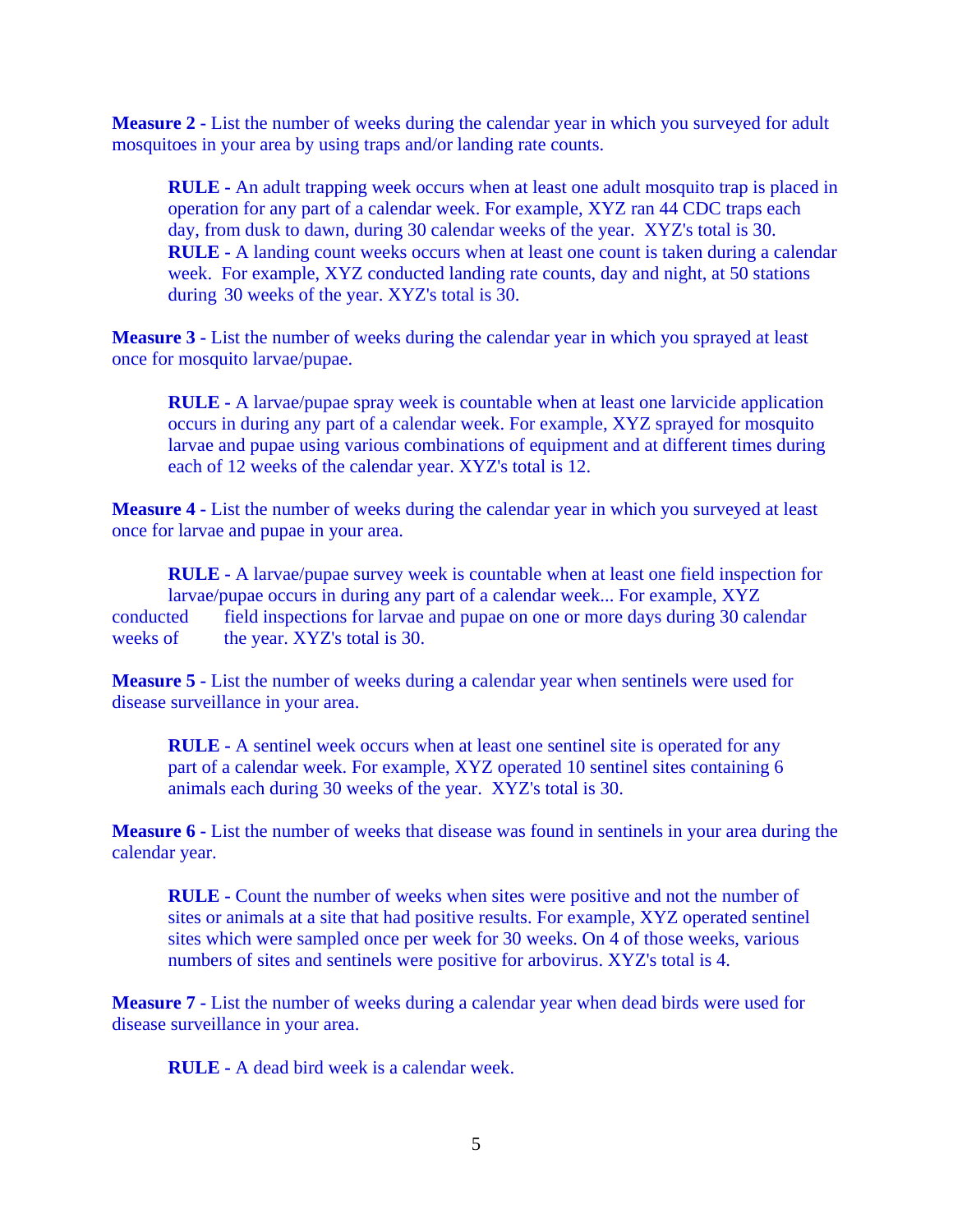**RULE -** A dead bird week occurs when at least one dead bird is collected during any part of a calendar week. For example, XYZ found a total of 24 dead birds over a 6 week period during the calendar year. XYZ's total is 6.

**Measure 8 -** List the number of weeks that disease was found in dead birds collected in your area during the calendar year.

 **RULE -** Count the number of weeks when collected dead birds were positive. For example, XYZ found 24 dead birds over a 6-week period, and 13 of them during two of the calendar weeks were positive for arbovirus. XYZ's total is 2.

**Measure 9 -** List the number of weeks during a calendar year when mosquito pools were used for disease surveillance in your area.

**RULE -** A mosquito pool week occurs when at least one collection is submitted during any part of a calendar week. For example, XYZ submitted one mosquito pool for each of its 44 CDC traps during each of the 30 weeks that it trapped adult mosquitoes during the calendar year. XYZ's total is 30.

**Measure 10 -** List the number of weeks that disease was found in mosquito pools from your area during the calendar year.

 **RULE -** Count the number of weeks when at least one mosquito pool collected during that week was positive. For example, XYZ found a total of 31 positive mosquito pools during 5 calendar weeks and the rest of the time pools were negative. XYZ's total is 5.

**ACTIVITY 4: PUBLIC OUTREACH.** The AMCA believes that important strides in reducing pesticide risk related to mosquito management activities are achieved through public education, and strongly encourages the development and continuation of public outreach programs. As the public becomes better informed about mosquitoes and how individuals can help prevent them, pesticide use is reduced and associated pesticide risk reduction is achieved. Participants will submit Activity 4 data as follows:

**RULE:** Skip data entries for measures or sub-measures that are not applicable to your organization.

**RULE -** Data entries are for a calendar year.

**RULE** - The EPA may provide PESP brochures to be used as handouts. You are not restricted to using only them if they are made available

**Measure 1 -** List the number of school/community meetings that your organization participated in where integrated mosquito management, environmental stewardship and/or the PESP was discussed.

**Measure 2-** List the number of flyers/bulletins/notes discussing integrated mosquito management, environmental stewardship and/or the PESP that were distributed at school/community meetings that your organization participated in.